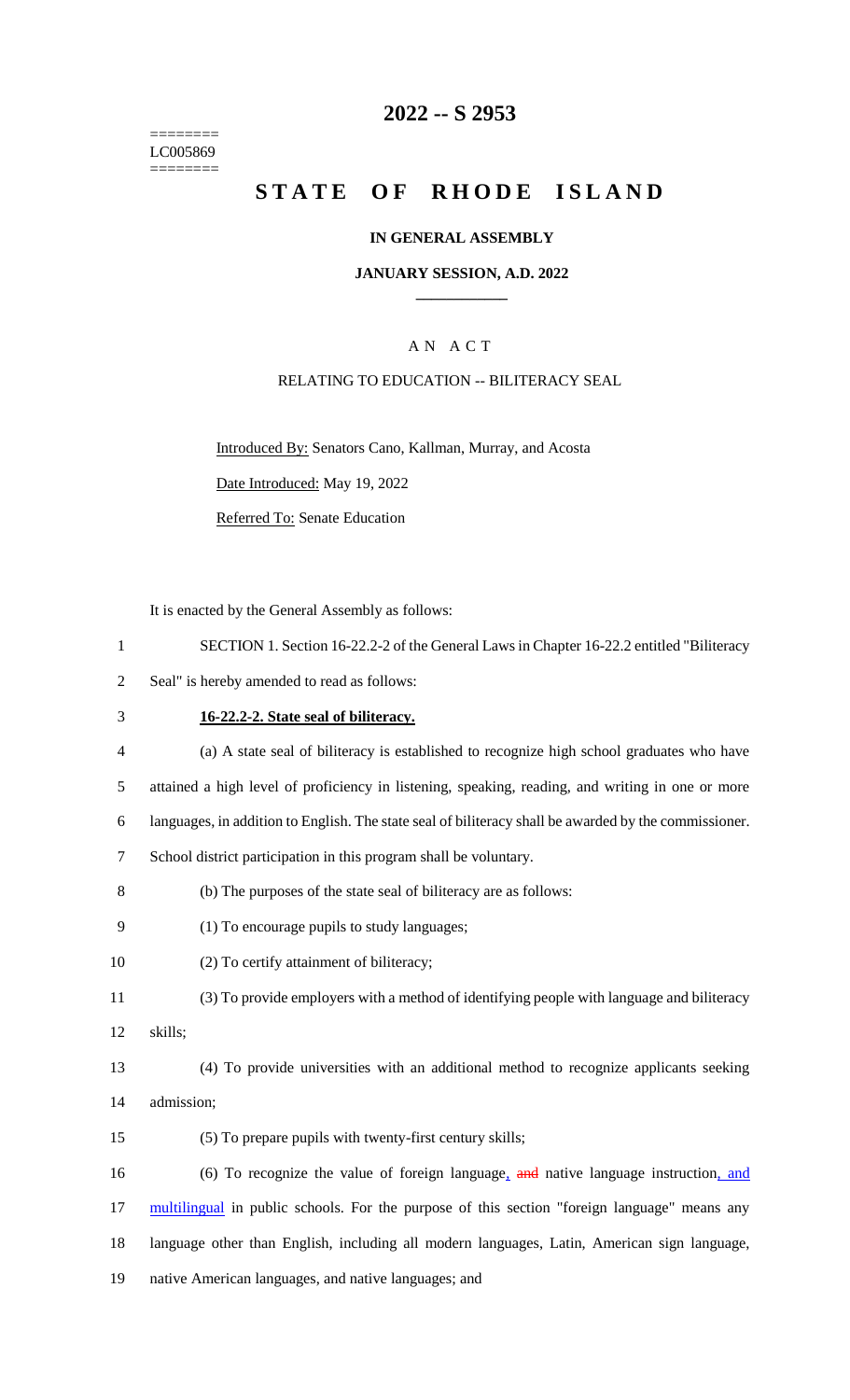- (7) To strengthen intergroup relationships, affirm the value of diversity, and honor the multiple cultures and languages of a community.
- (c)(1) The state seal of biliteracy certifies attainment of a high level of proficiency by a graduating high school pupil in one or more languages, in addition to English.
- (2) The Seal of Biliteracy can be achieved at two (2) levels:
- (i) The Rhode Island Gold Seal of Biliteracy will be awarded to students who have demonstrated their ability to narrate and describe in past, present, and future in a world language.
- Their language functions allow them to deal effectively with unanticipated complications. The gold
- level is aligned with the ACTFL "Advanced Low" Proficiency Guidelines (2012).
- 10 Students will earn a Gold Seal of "Biliteracy if they meet the performance standard on a 11 world language assessment from the Rhode Island department of education (RIDE)-approved
- assessment list.
- (ii) The Rhode Island Silver Seal of Biliteracy will be awarded to students who have 14 demonstrated their ability to create with the language, ask and answer simple questions and handle
- a simple transaction in a world language. The silver level is aligned with the ACTFL "Intermediate
- 16 Mid" Proficiency guidelines (2012).
- 17 Students will earn a Silver Seal of Biliteracy if they meet the performance standard on an
- English assessment and the silver-level performance standard on a world language assessment from
- 19 the RIDE-approved assessment list.
- (d) The council on elementary and secondary education shall promulgate such regulations of the commissioner as may be necessary to establish the criteria that students must achieve to earn a state seal of biliteracy, which may include, but shall not be limited to, attainment of units of credit in English language arts and languages other than English; passage of state assessments in English language arts and languages other than English; and passage of such additional assessments of foreign language proficiency as may be approved by the commissioner for this purpose.
- 
- (e) The commissioner shall do both of the following:
- (1) Prepare and deliver, to participating school districts, an appropriate insignia to be affixed to the diploma and transcript of the pupil indicating that the pupil has been awarded a state seal of biliteracy by the commissioner.
- (2) Provide other information they deem necessary for school districts to successfully participate in the program.
- (f) A school district that participates in the program under this section shall do both of the following:
- 

(1) Maintain appropriate records in order to identify pupils who have earned a state seal of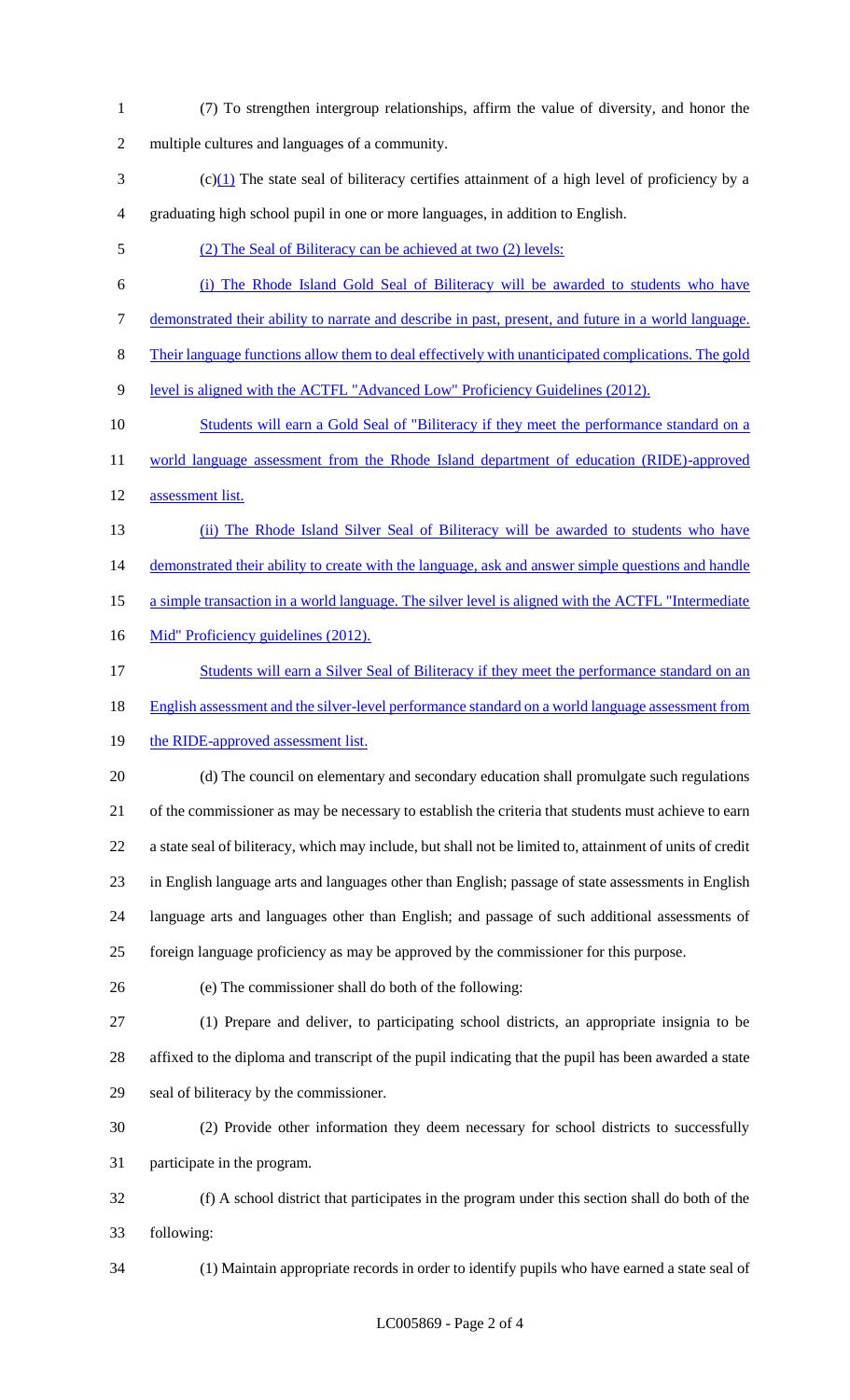- biliteracy.
- (2) Affix the appropriate insignia to the diploma and transcript of each pupil who earns a

state seal of biliteracy.

- (g) No fee shall be charged to a pupil pursuant to this section.
- SECTION 2. Chapter 16-22.2 of the General Laws entitled "Biliteracy Seal" is hereby amended by adding thereto the following section:
- **16-22.2-3. Earning college credit for the Seal of Biliteracy.**
- (a) For admissions purposes, each public university and public community college in this state shall accept the state Silver Seal of Biliteracy and the Gold Seal of Biliteracy as world
- language coursework if taken during high school and if a student's high school transcript indicates
- 11 that he or she will be receiving or has received the state Seal of Biliteracy. The amount of world
- 12 language coursework credit would be based on the discretion of the respective public university
- 13 and public community college.
- (b) Each public community college and public university in this state shall establish criteria
- to translate a state Silver and Gold Seal of Biliteracy into course credit based on world language
- 16 course equivalencies identified by the community college's or university's faculty and staff and,
- upon request from an enrolled student, the community college or university shall award world
- 18 language course credit toward a minor, major or concentration in the language or general education
- course credit to a student who has received a state Seal of Biliteracy. Students enrolled in a public
- 20 community college or public university who have received a state Seal of Biliteracy must request
- course credit for their Seal within three (3) academic years after graduating from high school.
- (c) The criteria required pursuant to subsection (b) of this section shall be publicly
- displayed on the website of each public university and each public community college by June 30,
- 2023.
- SECTION 3. This act shall take effect upon passage.

======== LC005869 ========